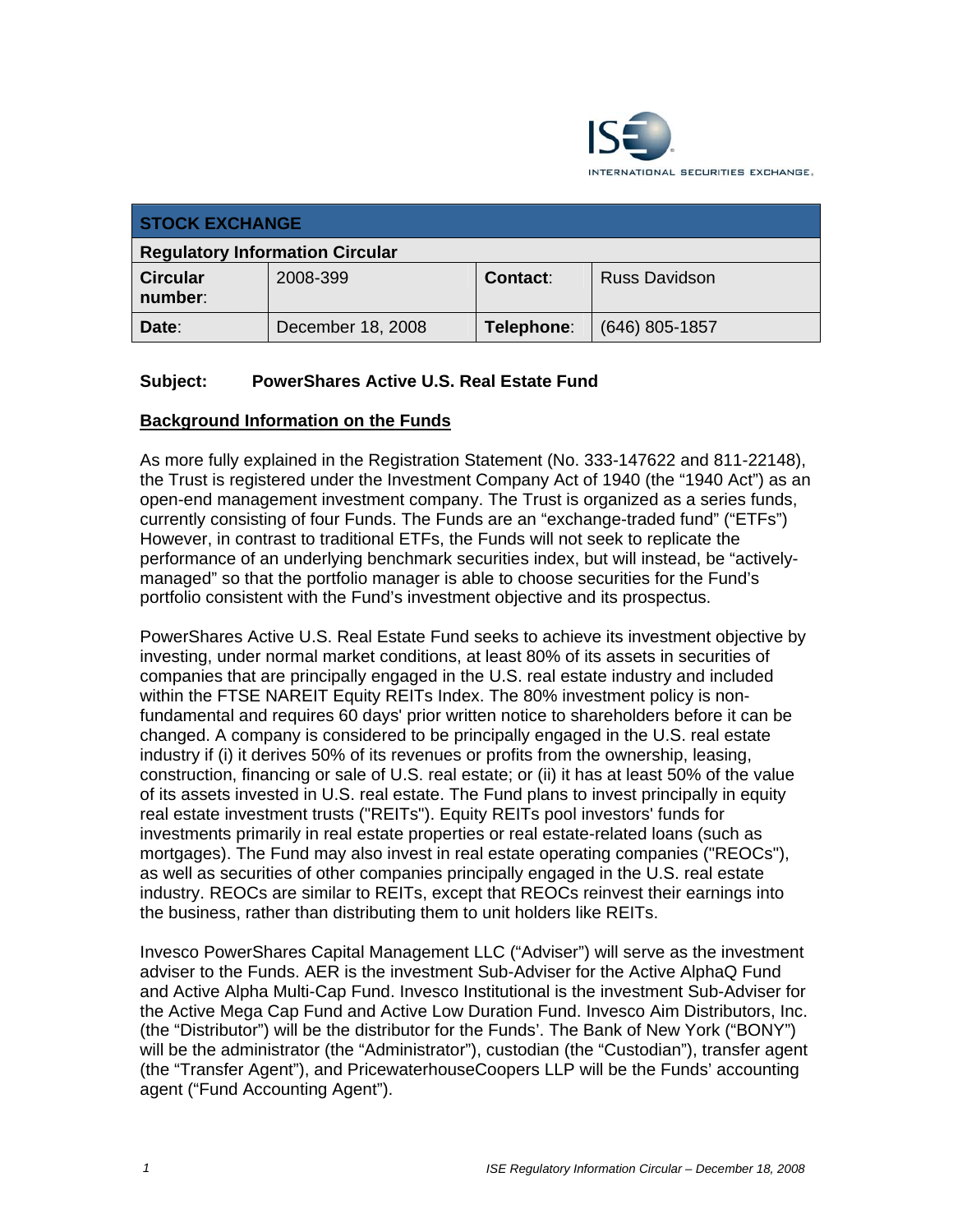As described more fully in the Trust's Prospectus and Statement of Additional Information ("SAI"), the Fund issues and redeems Shares at their net asset value ("NAV") only in large blocks of 50,000 Shares (each block of 50,000 Shares called a "Creation Unit"), in exchange for cash (the "Cash Payment"). Shares of the Fund will trade at market prices that may differ from the NAV.

Shares of the Fund are redeemable only in Creation Units in exchange for cash. Except when aggregated in Creation Units, the Shares may not be redeemed with the Trust.

The Trust's registration statement describes the various fees and expenses for the Funds' Shares. For a more complete description of the Fund and the Index, visit www.powershares.com.

# **Disclosure of Portfolio Holdings**

Unlike traditional ETFs that are not required to provide daily portfolio disclosure, the Funds will prior to the opening each business day, make publicly available on their website, www.poweshares.com, a file of all the portfolio securities and other assets held by each Fund and the quantities thereof, as of the close of business on the prior business day, reflecting all securities bought and sold on such prior business day. This information will be available to investors and market participants accessing the Funds' website and will form the basis for each Funds calculation of NAV as of the close of regular trading on the Exchange's Core Trading Session (normally 4:00 p.m. Eastern Time).

### **Portfolio Indicative Value**

NYSE Arca will disseminate, at least every 15 seconds, through the facilities of the Consolidated Tape Association, an estimated value for the Fund's on a per-Share basis (the "Portfolio Indicative Value"). The Portfolio Indicative Value is designed to provide investors with a reference value which can be used in connection with other related market information.

The NYSE Arca does not guarantee the accuracy or completeness of the Portfolio Indicative Value. The Portfolio Indicative Value is determined by dividing the "Estimated Fund Value" as of the time of the calculation by the total Shares outstanding. "Estimated Fund Value" is the sum of the estimated amount of cash held in the Fund's portfolio, the estimated value of the securities held in the Fund's portfolio and the estimated amount of accrued interest, minus the estimated amount of liabilities.

The Portfolio Indicative Value on a per-Share basis disseminated should not be viewed as a real time update of the NAV, which is calculated only once a day.

# **Other Information about the Fund**

Dividends from net investment income, if any, are declared and paid quarterly by the Fund. Distributions of net realized securities gains, if any, generally are declared and paid once a year, but the Trust may make distributions on a more frequent basis. The Trust reserves the right to declare special distributions if, in its reasonable discretion, such action is necessary or advisable to preserve the status of the Fund as a RIC or to avoid imposition of income or excise taxes on undistributed income.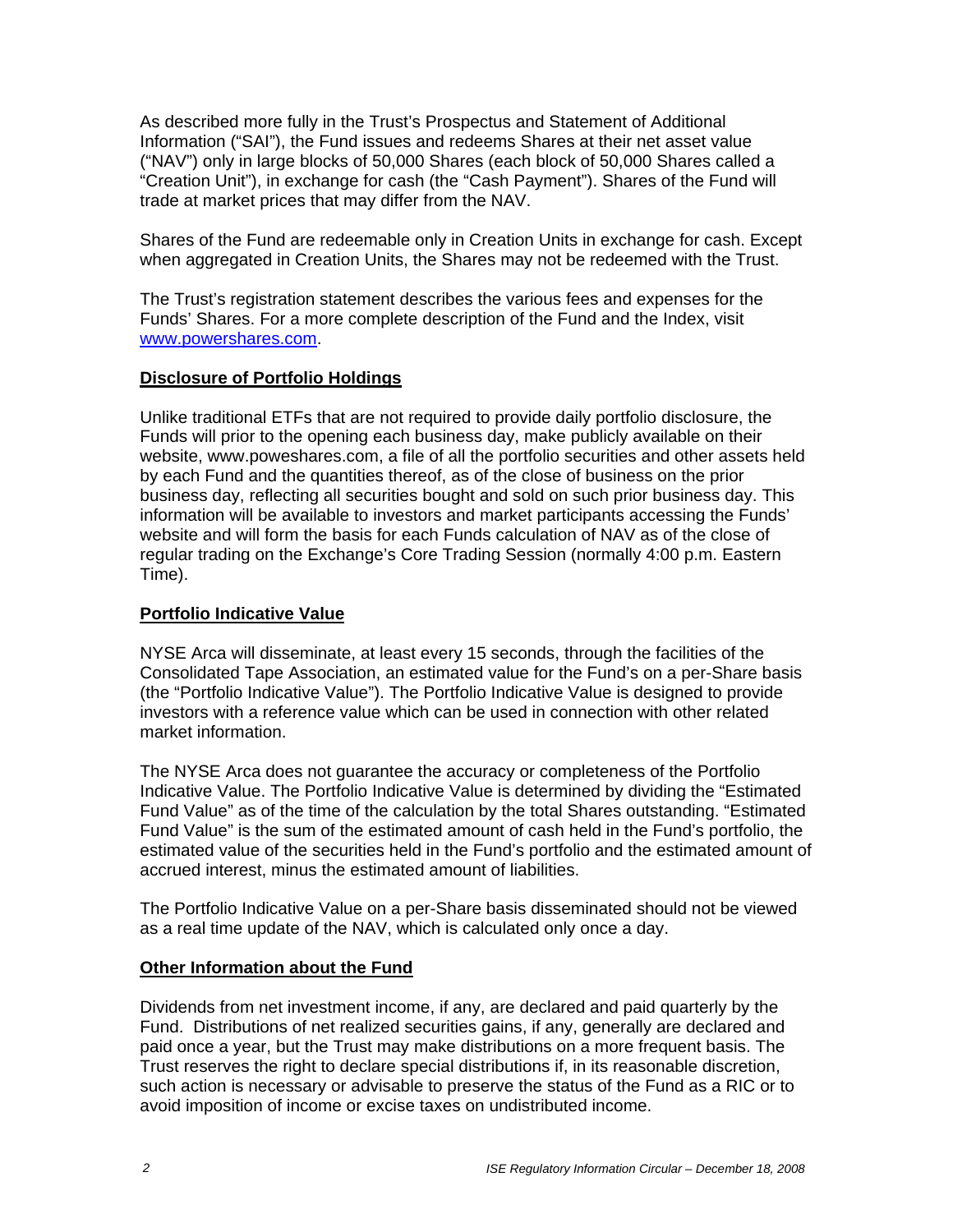The Depository Trust Company ("DTC") will serve as securities depository for the Shares, which may be held only in book-entry form; stock certificates will not be issued. DTC, or its nominee, is the record or registered owner of all outstanding Shares.

BONY calculates the Fund's NAV at the close of regular trading (normally 4:00 p.m., Eastern time) every day the NYSE is open. NAV is calculated by deducting all of the Fund's liabilities from the total value of its assets and dividing the result by the number of Shares outstanding, rounding to the nearest cent. All valuations are subject to review by the Trust's Board of Trustees or its delegate. The NAV is available from the Trust.

### **Purchases and Redemptions in Creation Unit Size**

Equity Electronic Access Members ("Equity EAMs") are hereby informed that procedures for purchases and redemptions of Shares in Creation Units are described in the Trust's Prospectus and SAI and that Shares are not individually redeemable but are redeemable only in Creation Unit aggregations or multiples thereof.

The Trust's Prospectus and SAI describe additional procedures and requirements that apply to the creation and redemption of Shares.

# **Principal Risks**

Interested persons are referred to the Trust's Prospectus for a completed description of risks associated with an investment in the Shares. As noted in the Prospectus, the Shares may trade at market prices that may differ from their NAV. The NAV of the Shares will fluctuate with changes in the market value of the Fund's holdings. The market prices of the Shares will fluctuate in accordance with changes in NAV as well as the supply and demand for the Shares.

#### **Exchange Rules Applicable to Trading in the Shares**

The Shares are considered equity securities, thus rendering trading in the Shares subject to the Exchange's existing rules governing the trading of equity securities.

# **Trading Hours**

Trading in the shares on ISE is on a UTP basis and is subject to ISE equity trading rules. The shares will trade from 8:00 a.m. until 5:00 p.m. Eastern Time. Equity EAMs trading the shares during the Extended Market Sessions are exposed to the risk of the lack of the calculation or dissemination of underlying index value or intraday indicative value ("IIV"). For certain derivative securities products, an updated underlying index value or IIV may not be calculated or publicly disseminated in the Extended Market hours. Since the underlying index value and IIV are not calculated or widely disseminated during Extended Market hours, an investor who is unable to calculate implied values for certain derivative securities products during Extended Market hours may be at a disadvantage to market professionals.

# **Trading Halts**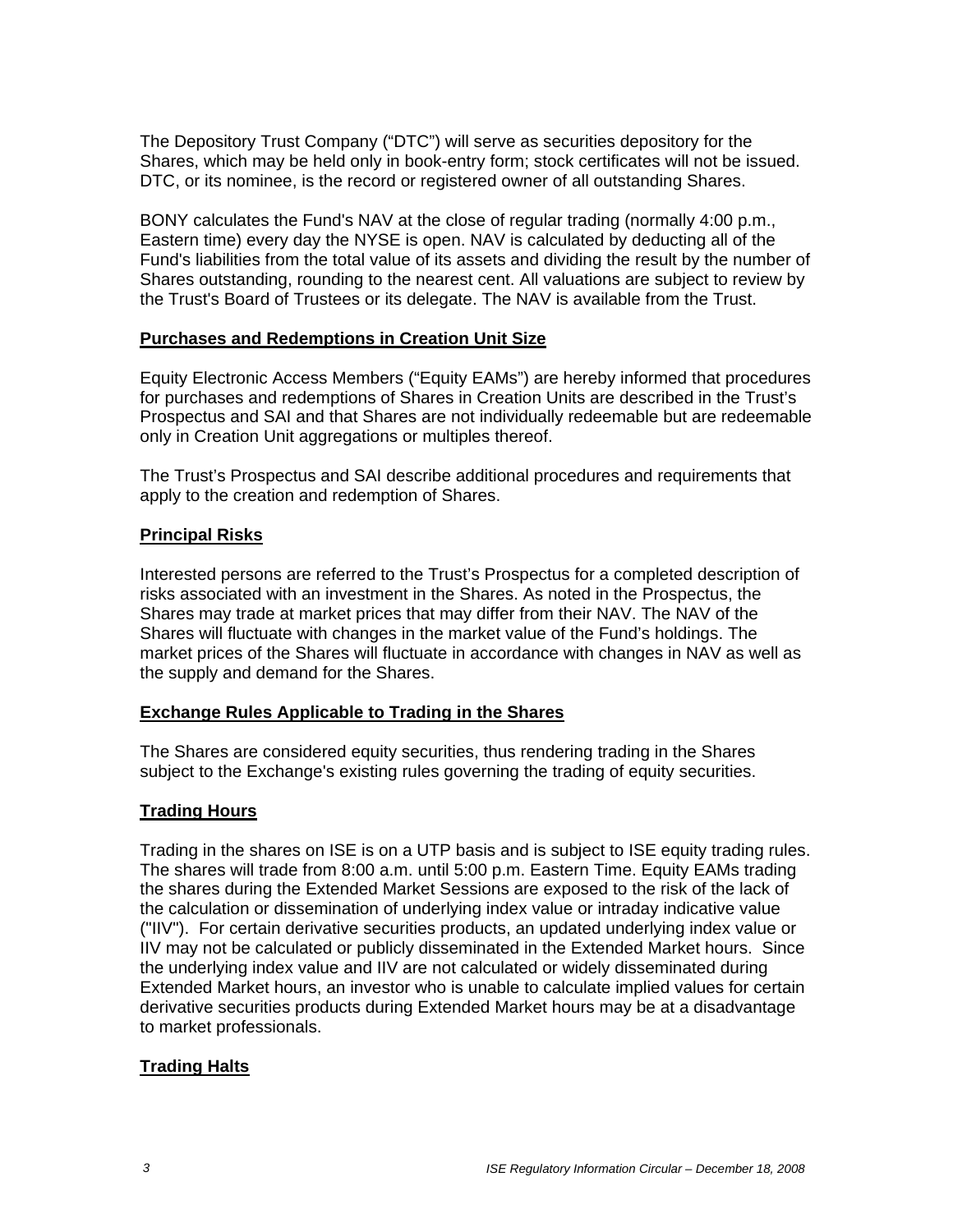ISE will halt trading in the Shares of a Trust in accordance with ISE Rule 2101(a)(2)(iii). The grounds for a halt under this Rule include a halt by the primary market because it stops trading the Shares and/or a halt because dissemination of the IIV or applicable currency spot price has ceased, or a halt for other regulatory reasons. In addition, ISE will stop trading the Shares of a Trust if the primary market de-lists the Shares.

# **Delivery of a Prospectus**

Pursuant to federal securities laws, investors purchasing Shares must receive a prospectus prior to or concurrently with the confirmation of a transaction. Investors purchasing Shares directly from the Fund (by delivery of the Deposit Amount) must also receive a prospectus.

Prospectuses may be obtained through the Distributor or on the Fund's website. The Prospectus does not contain all of the information set forth in the registration statement (including the exhibits to the registration statement), parts of which have been omitted in accordance with the rules and regulations of the SEC. For further information about the Fund, please refer to the Trust's registration statement.

### **Exemptive, Interpretive and No-Action Relief Under Federal Securities Regulations**

The Commission has issued a letter dated April 4, 2008 (the "No-Action Letter") granting exemptive or no-action relief from certain rules under the Securities Exchange Act of 1934 for the Shares.

### **Regulation M Exemptions**

Under the No-Action Letter, the Fund is exempted from Rule 101 pursuant to paragraph (c)(4) of Rule 101, permitting persons who may be deemed to be participating in a distribution of the Shares to bid for or purchase Shares during their participation in such distribution. The Fund is exempted under Rule 102(d)(4), permitting a Fund to redeem Shares during the continuous offering of Shares.

#### **Rule 10b-17 (Untimely Announcement of Record Dates)**

The SEC has granted an exemption from the requirements of Rule 10b-17 that will cover transactions in the Shares.

#### **Section 11(d)(1); Rule 11d1-2 (Customer Margin)**

The SEC has taken a no-action position under Section  $11(d)(1)$  that will permit brokerdealers that do not create Shares but engage in both proprietary and customer transactions in such Shares exclusively in the secondary market to extend or maintain or arrange for the extension or maintenance of credit on the Shares, in connection with such secondary market transactions. For broker-dealers that engage in the creation of Shares, the SEC has also taken a no-action position under Rule 11d1-2 that will cover the extension or maintenance or the arrangement for the extension or maintenance of credit on the Shares that have been owned by the persons to whom credit is provided for more than 30 days.

# **Rule 15c1-5 and 15c1-6 (Disclosure of Control and Interest in Distributions)**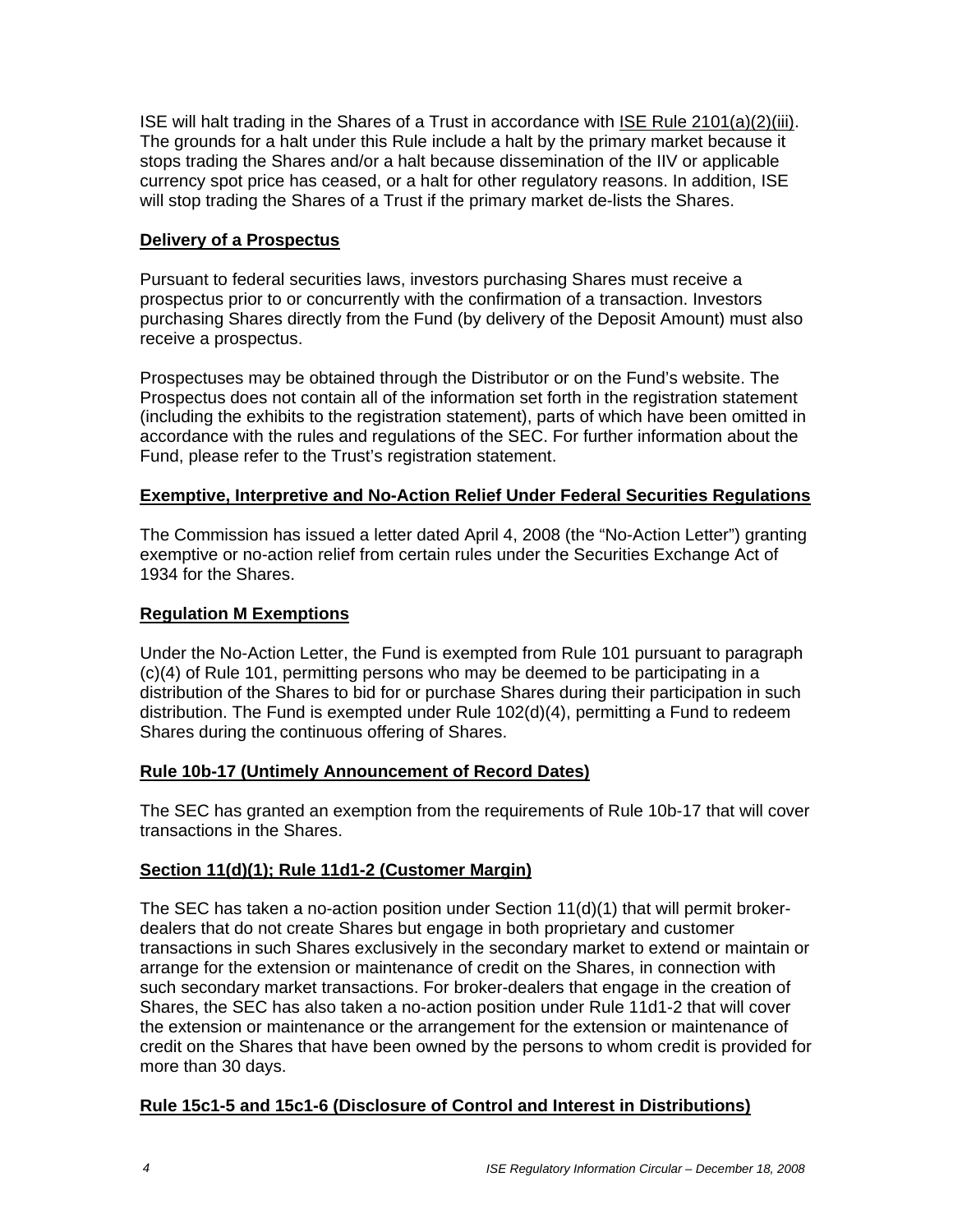The SEC has taken a no-action position under Rule 15c1-5 that will permit a brokerdealer to execute transactions in Shares without disclosing any control relationship with an issuer of a component security. In addition, the SEC has taken a no-action position under Rule 15c1-6 that will permit a broker dealer to execute transactions in the Shares without disclosing its participation or interest in a primary or secondary distribution of a component security.

Equity EAMs are referred to the full text of the No-Action Letter for additional information.

**This Regulatory Information Circular is not a statutory Prospectus. Equity EAMs should consult the Trust's Registration Statement, SAI, Prospectus and the Fund's website for relevant information.**